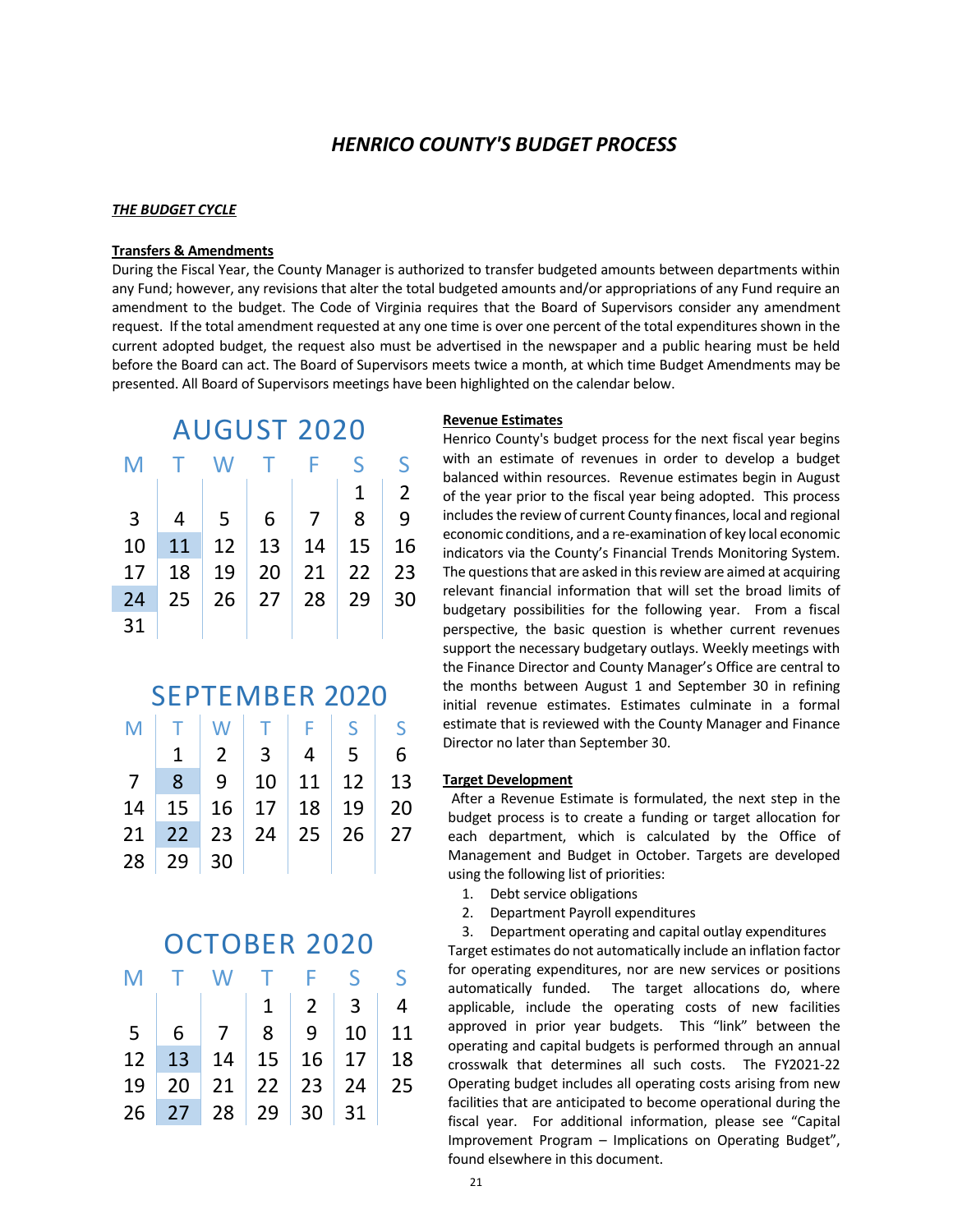| NOVEMBER 2020  |    |    |    |    |    |              |  |  |
|----------------|----|----|----|----|----|--------------|--|--|
| M              |    | W  | T. | F  | ς  | S            |  |  |
|                |    |    |    |    |    | $\mathbf{1}$ |  |  |
| $\overline{2}$ | 3  | 4  | -5 | 6  |    | 8            |  |  |
| 9              | 10 | 11 | 12 | 13 | 14 | 15           |  |  |
| 16             | 17 | 18 | 19 | 20 | 21 | 22           |  |  |
| 23             | 24 | 25 | 26 | 27 | 28 | 29           |  |  |
| 30             |    |    |    |    |    |              |  |  |

### DECEMBER 2020

| M              |        | TWTFSS                                               |    |                                 |  |
|----------------|--------|------------------------------------------------------|----|---------------------------------|--|
|                |        |                                                      |    | $2 \mid 3 \mid 4 \mid 5 \mid 6$ |  |
| 7 <sup>7</sup> | 8      |                                                      |    | 9   10   11   12   13           |  |
| 14             |        | 15 16 17 18 19 20                                    |    |                                 |  |
|                |        | $21 \mid 22 \mid 23 \mid 24 \mid 25 \mid 26 \mid 27$ |    |                                 |  |
| 28             | 29 $ $ | 30 <sup>1</sup>                                      | 31 |                                 |  |

### **Budget Call for Estimates**

Each year all County departments receive the County Manager's "Call for Estimates" (i.e., budget call) during the first week of November, which contains the budget policy, special budget instructions, various revisions to the budget manual, a budget calendar, and the target allocation. The Call for Estimates is accompanied by information on using the County's Automated Budget System, which enables the departments to prepare their budget requests on their departmental personal computers and submit them to the Office of Management and Budget (OMB) electronically. The budget request consists of expenditure estimates in detail by line item, and in summary, together with supporting narrative information. When expenditure needs exceed the target allocation, departments must submit a request for additional funding. Certain County departments such as Education, Police, and Fire are considered priorities when allocating new funds among departments. Each request must be prioritized and prepared with detailed justification to support the need for additional funding.

#### **Financial Trend Monitoring System Updates**

An important step of the budget process involves the completion of the Financial Trend Monitoring System Trends Document ("Trends"), which represents an eleven-year evaluation of past financial and economic indicators. These indicators, over time, may reflect fluctuations, which prove to be extremely valuable as

the document allows staff to monitor changes in all aspects of the local economy and provides an insight into possible trends that may impact future decision making. This document, which analyzes historical trends, is utilized as a forecasting tool during initial Revenue Estimates and provides a logical way of introducing long-range considerations into the annual budget process. A copy of the Trends document can be found in Appendix C of this document or at <http://henrico.us/finance/divisions/office-of-management-and-budget/financial-trends/>

#### **Budget Submissions**

All County departments submit their budgets in the first week in December for initial review by the Office of Management and Budget. This includes both the target allocation as well as any supplemental requests for funding. The Budget Director and the OMB staff work closely with the County Manager and department administrators in reviewing expenditure estimates and available revenues both in program and financial terms.

| <b>JANUARY 2021</b> |                 |                           |                 |                |                 |                |  |  |
|---------------------|-----------------|---------------------------|-----------------|----------------|-----------------|----------------|--|--|
| M                   | $\top$          | W T F                     |                 |                | S.              | S.             |  |  |
|                     |                 |                           |                 | 1              | $\vert$ 2       | $\overline{3}$ |  |  |
| $\overline{4}$      | $5\overline{)}$ | 6 <sup>1</sup>            | $7\overline{ }$ | 8 <sup>°</sup> | 9               | 10             |  |  |
| 11                  | 12              | $13 \mid 14 \mid 15 \mid$ |                 |                | 16              | 17             |  |  |
| 18                  | 19              |                           |                 | $20$ 21 22 23  |                 | 24             |  |  |
| 25 <sub>2</sub>     |                 | $26$ 27 28 29             |                 |                | 30 <sup>°</sup> | 31             |  |  |

#### **Review of Budget Submissions**

The Office of Management and Budget reviews each department's budget, creating a narrative for each department outlining recommendations, as appropriate, to the County Manager. These recommendations include expenditure analyses and evaluations of budget submissions. Narratives and analytical reports are compiled into a single document that is presented to the Executive Review Committee in February.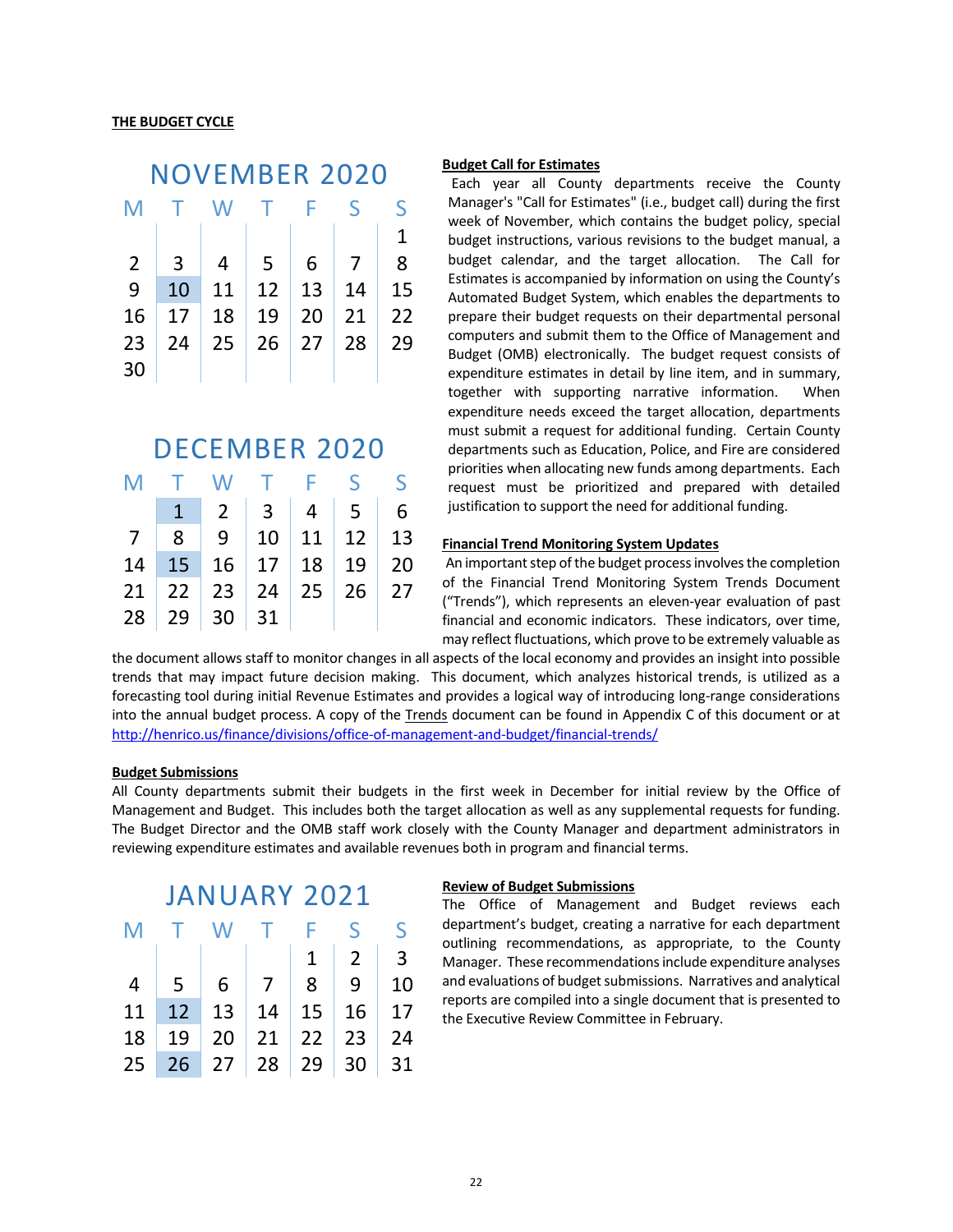### FEBRUARY 2021 M T W T F S S 1 2 3 4 5 6 7 8 9 10 11 12 13 14 15 16 17 18 19 20 21

22 23 24 25 26 27 28

### **Executive Budget Reviews**

The Executive Budget Review Committee holds hearings to discuss budget submissions with departments in the last week of January through the first week in February. The Executive Budget Review Committee consists of the County Manager, Deputy County Managers, the Director of Finance, the Director of Human Resources, one department director on a rotating basis, the Director of the Office of Management and Budget (OMB), the supervisor of the Office of Management and Budget (OMB), and the supporting (six) budget analysts. The representatives from

the departments are present at the time of these reviews and have the opportunity to make presentations and answer questions relative to their budget requests. The Budget Office finalizes recommendations based on the Executive Review Committee results during the last three weeks in February.

| <b>MARCH 2021</b> |                |            |    |                 |              |    |  |  |  |
|-------------------|----------------|------------|----|-----------------|--------------|----|--|--|--|
| M                 | T.             | W          |    | -F.             | $\varsigma$  | S  |  |  |  |
| $\mathbf{1}$      | $\overline{2}$ | $3 \mid 4$ |    | $5\overline{)}$ | 6            |    |  |  |  |
| 8                 | 9              | 10         | 11 | $\vert$ 12      | $\vert$ 13   | 14 |  |  |  |
| 15                | 16             | 17         | 18 | 19              | -20          | 21 |  |  |  |
| 22                | 23             | 24         | 25 |                 | $26 \mid 27$ | 28 |  |  |  |
| 29                | 30             | 31         |    |                 |              |    |  |  |  |

#### **Legislative Budget Reviews**

Based on information exchanged during the Executive Budget Reviews, a balanced budget is recommended by the County Manager to the County Board of Supervisors as the Proposed Budget in early March, fulfilling the requirement set in Section 15.2-613 of the Code of Virginia. The Legislative Budget Review Committee is comprised of the County Board of Supervisors, which represents each of the County's five magisterial districts. The budget document that is presented to the County Board of Supervisors during these hearings represents the culmination of intensive research and analysis completed from August through February. The purpose of the document is to present to the

legislative body and the public a comprehensive picture of proposed operations for the budget year, expressed in both verbal and statistical terms. During the hearings, the Board of Supervisors examines all line items in each of the department's budgets and all associated operational premises. These hearings are held during the course of one week, in the middle of March, approximately eight hours per day. Based on these hearings, the County Board of Supervisors may amend the County Manager's Proposed Budget.

### APRIL 2021

| M  |            | T W T F S                                    |                          | - S |
|----|------------|----------------------------------------------|--------------------------|-----|
|    |            |                                              | $1 \mid 2 \mid 3 \mid 4$ |     |
|    | $5 \mid 6$ | 7   8   9   10   11                          |                          |     |
| 12 |            | $13 \mid 14 \mid 15 \mid 16 \mid 17 \mid 18$ |                          |     |
| 19 |            | 20   21   22   23   24   25                  |                          |     |
|    |            | $26$ 27 28 29 30                             |                          |     |

### **Public Hearing and Adoption of Budget**

Once the County Board of Supervisors has received the County Manager's Proposed Budget, advertisements in the local newspaper are ordered and a date is set for the Budget Public Hearing in April. The FY2021-22 Public Hearing was held on April 13, 2021. The public hearing that sets the tax levies was held on April 27, 2021. The Code of Virginia requires that the County advertise a synopsis of the budget in the newspaper and that one or more public hearings be held before the Board adopts the budget. The Board of Supervisors adopts the Annual Fiscal Plan during this month and sets tax levies for the Calendar Year.